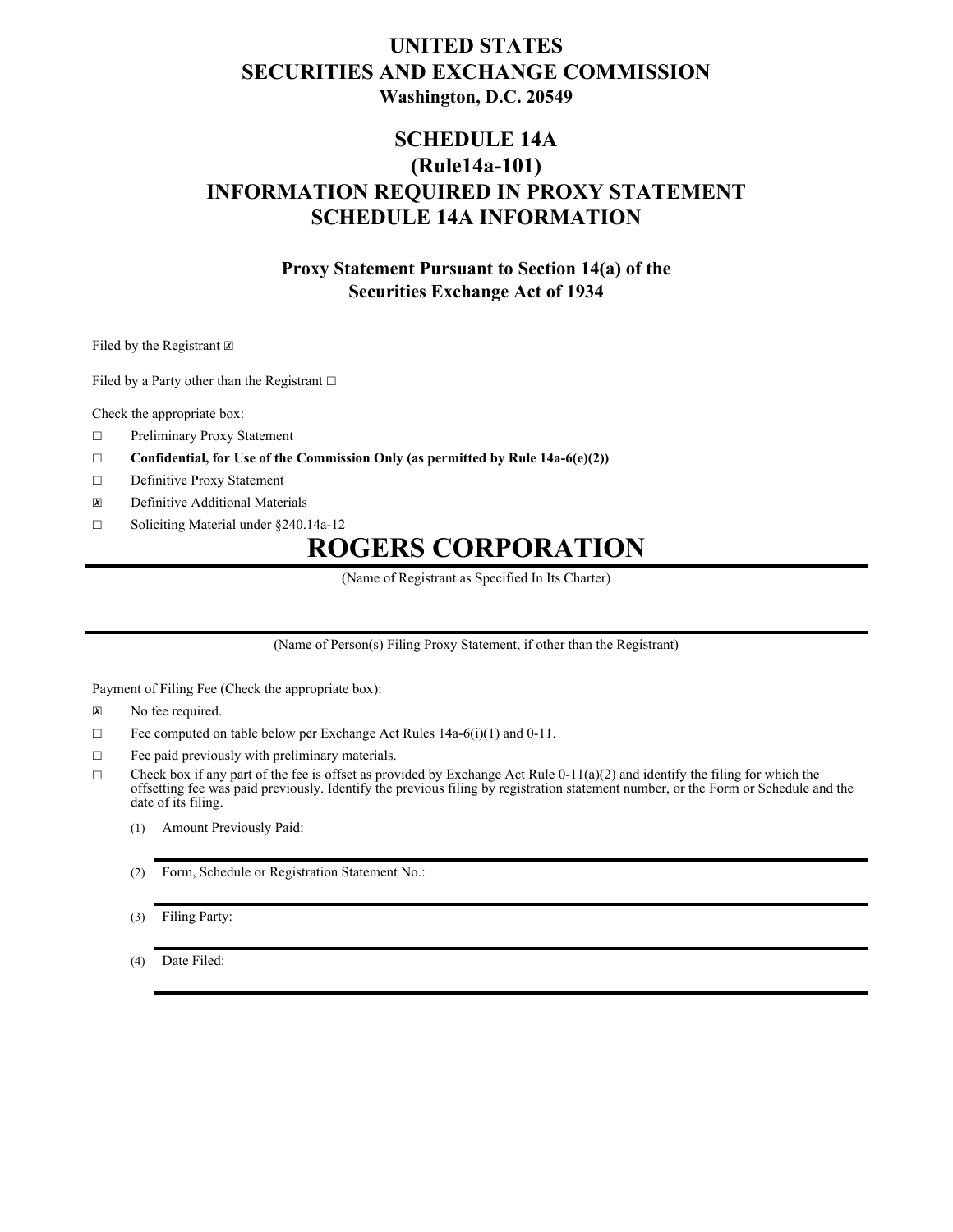#### **SUPPLEMENT TO THE PROXY STATEMENT FOR THE SPECIAL MEETING OF SHAREHOLDERS OF ROGERS CORPORATION TO BE HELD ON JANUARY 25, 2022**

As previously disclosed, on November 1, 2021, Rogers Corporation, a Massachusetts corporation ("Rogers" or the "Company"), entered into an Agreement and Plan of Merger (the "Merger Agreement") with DuPont de Nemours, Inc., a Delaware corporation ("DuPont" or "Parent"), and Cardinalis Merger Sub, Inc., a Delaware corporation and a wholly owned subsidiary of Parent ("Merger Sub"), whereby, upon the terms and subject to the conditions set forth in the Merger Agreement, the Company will merge with and into Merger Sub (the "Merger"). In connection with the Merger Agreement, on December 16, 2021, the Company filed a definitive proxy statement (the "Proxy Statement") with the U.S. Securities and Exchange Commission (the "SEC").

#### **Litigation Relating to the Merger**

As previously disclosed in the Proxy Statement, as of December 16, 2021, two purported shareholders of the Company filed actions in the United States District Court for the Southern District of New York (the "Preliminary Proxy Complaints") against the Company and members of the Company's Board. The Preliminary Proxy Complaints are captioned *Shiva Stein v. Rogers Corporation et. al.,* Case No. 1:21-cv-10325 and *Alex Ciccotelli v. Rogers Corporation et. al.,* Case No. 1:21-cv-10723.

Following the filing of the Proxy Statement and prior to the filing of this supplement to the Proxy Statement, six additional complaints have been filed against the Company and members of the Company's Board in United States District Courts (the "Definitive Proxy Complaints" and, collectively, with the Preliminary Proxy Complaints, the "Complaints"). Two Definitive Proxy Complaints have been filed in the United States District Court for the District of Delaware and are captioned *Finger v. Rogers Corporation, et. al.*, Case No. 21-cv-01798 and *Kent v. Rogers Corporation et. al.,* Case No. 21-cv-01806. One Definitive Proxy Complaint has been filed in the United States District Court for the Eastern District of Pennsylvania and is captioned *Hopkins v. Rogers Corporation et. al.,* Case No. 21-cv-05613. One Definitive Proxy Complaint has been filed in the United States District Court for the Eastern District of New York and is captioned *Woods v. Rogers Corporation et. al.,* Case No. 21-cv-07109. Two Definitive Proxy Complaints have been filed in the United States District Court for the Southern District of New York and are captioned *Parshall v. Rogers Corporation et. al.,* Case No. 21-cv-11095, and *Raul v. Rogers Corporation et al.,*  Case No. 22-cv-00368.

In general, the Complaints allege that the defendants violated Sections 14(a) (and Rule 14a-9 promulgated thereunder) and 20(a) of the Exchange Act by, among other things, including allegedly materially misleading or incomplete disclosure with respect to certain financial projections of the Company and certain financial analyses of the Company's financial advisor in the Proxy Statement or in the preliminary proxy statement filed by the Company on December 1, 2021. One Complaint further alleges that the Company's preliminary proxy statement allegedly omitted or misrepresented information regarding alleged potential conflicts of interest among certain Company directors and executive officers relating to possible continued employment with, or right to purchase or participate in equity of, the combined company following consummation of the merger. The plaintiffs in the Complaints seek, among other things, injunctive relief, money damages and the costs of the Complaints, including reasonable attorneys' and experts' fees.

The Company believes that the claims asserted in the above-described actions are without merit and that no supplemental disclosure is required under applicable law. However, in order to moot the unmeritorious disclosure claims, to avoid the risk of the above-described actions delaying or adversely affecting the Merger and to minimize the costs, risks and uncertainties inherent in litigation, without admitting any liability or wrongdoing, the Company has determined to voluntarily supplement the Proxy Statement as described herein. Nothing in this supplement to the Proxy Statement shall be deemed an admission of the legal necessity or materiality under applicable laws of any of the disclosures set forth herein. The Company specifically denies all allegations in the above-referenced actions, including allegations that any additional disclosure was or is required, and believes that the supplemental disclosures contained herein are not material.

As of the date of this supplement to the Proxy Statement, six of the eight plaintiffs have agreed to dismiss the Complaints in light of, among other things, the supplemental disclosures contained herein.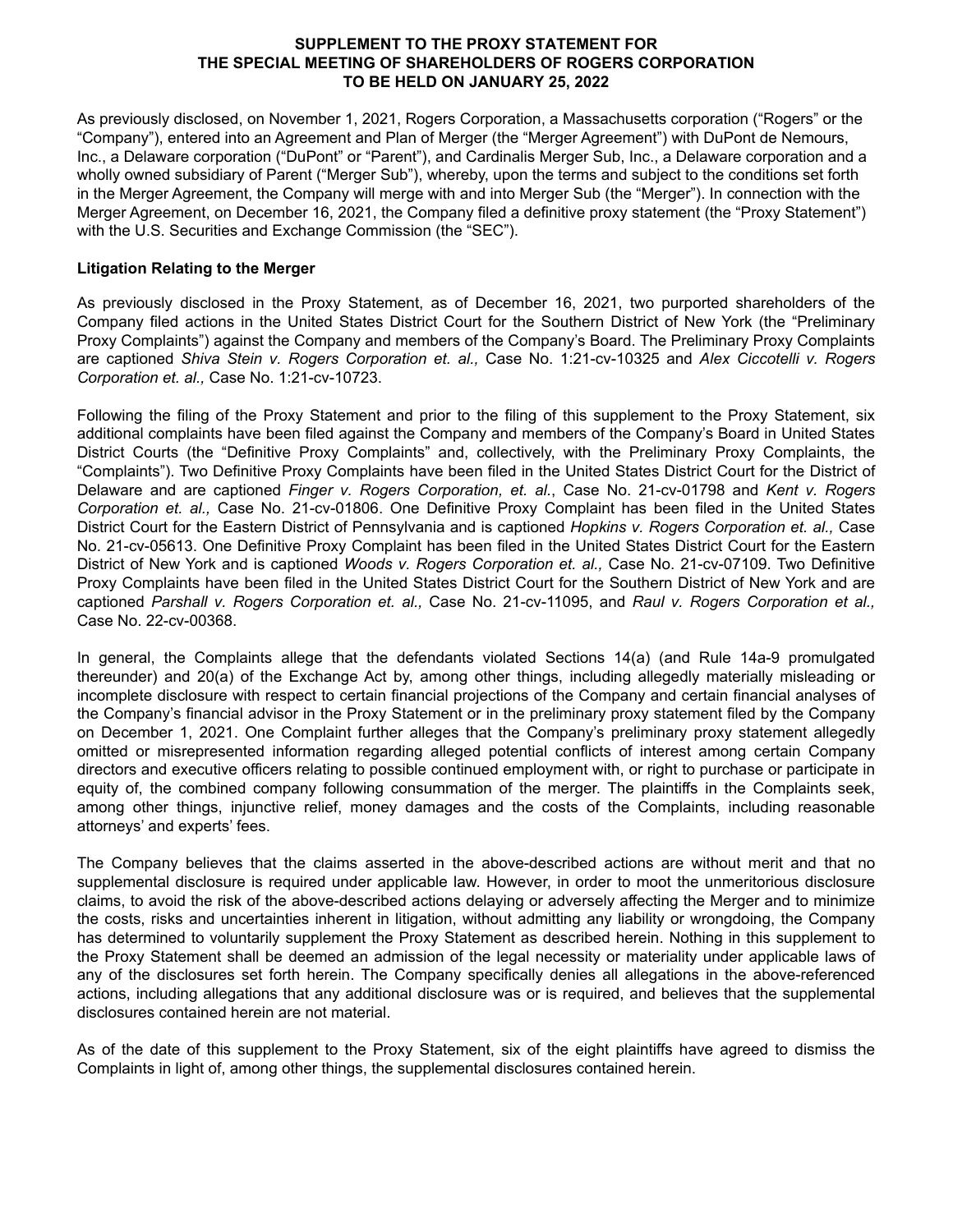#### **Supplemental Disclosures**

The following supplemental disclosures should be read in conjunction with the Proxy Statement, which should be read in its entirety. To the extent that information herein differs from or updates information contained in the Proxy Statement, the information contained herein supersedes the information contained in the Proxy Statement. All page references are to pages in the Proxy Statement, and defined terms used but not defined herein have the meanings set forth in the Proxy Statement. For clarity, new text within restated paragraphs and tables from the Proxy Statement are highlighted with **bold, underlined text** and stricken-through text shows text being deleted to a referenced disclosure in the Proxy Statement.

*The section of the Proxy Statement entitled "Opinion of Financial Advisor" is amended and supplemented as*  follows. The second paragraph under the sub-heading "Public Trading Multiples" on page 37 of the Proxy Statement *is hereby supplemented by adding the following as the last sentence of such paragraph and the following table below such paragraph:*

#### **The below table summarizes the companies, the metrics and the multiples employed in J.P. Morgan's analysis.**

| <b>Electronic materials</b>               | <b>CY22E FV / EBITDA</b> | $CY22E$ $P/E$                       |
|-------------------------------------------|--------------------------|-------------------------------------|
| <b>CMC Materials, Inc.</b>                | 12.2x                    | 16.7x                               |
| <b>Entegris, Inc.</b>                     | 25.1x                    | 36.2x                               |
| $II-VI, Inc.$                             | 11.2x                    | 13.4x                               |
| <b>Ingevity Corporation</b>               | 9.0x                     | 13.0x                               |
| <b>Quaker Chemical Corporation</b>        | 16.6x                    | 28.7x                               |
| Wolfspeed, Inc.                           | $NM^1$                   | $\mathbf{N}\mathbf{M}^{\mathbf{1}}$ |
|                                           |                          |                                     |
| <b>Electronic components</b>              |                          |                                     |
| <b>Advanced Energy Industries, Inc.</b>   | 12.0x                    | 16.1x                               |
| FormFactor, Inc.                          | 15.6x                    | 22.5x                               |
| Graco, Inc.                               | 19.9x                    | 28.5x                               |
| <b>Helios Technologies, Inc.</b>          | 15.8x                    | 22.2x                               |
| <b>Idex Corporation</b>                   | 21.3x                    | 31.7x                               |
| Littlefuse, Inc.                          | 14.3x                    | 22.5x                               |
| <b>Nordson Corporation</b>                | 19.3x                    | 27.9x                               |
| <b>Teledyne Technologies Incorporated</b> | 19.0x                    | 29.7x                               |

<sup>1</sup>NM means not meaningful because the applicable multiple is either less than 0.0x or greater than 75.0x.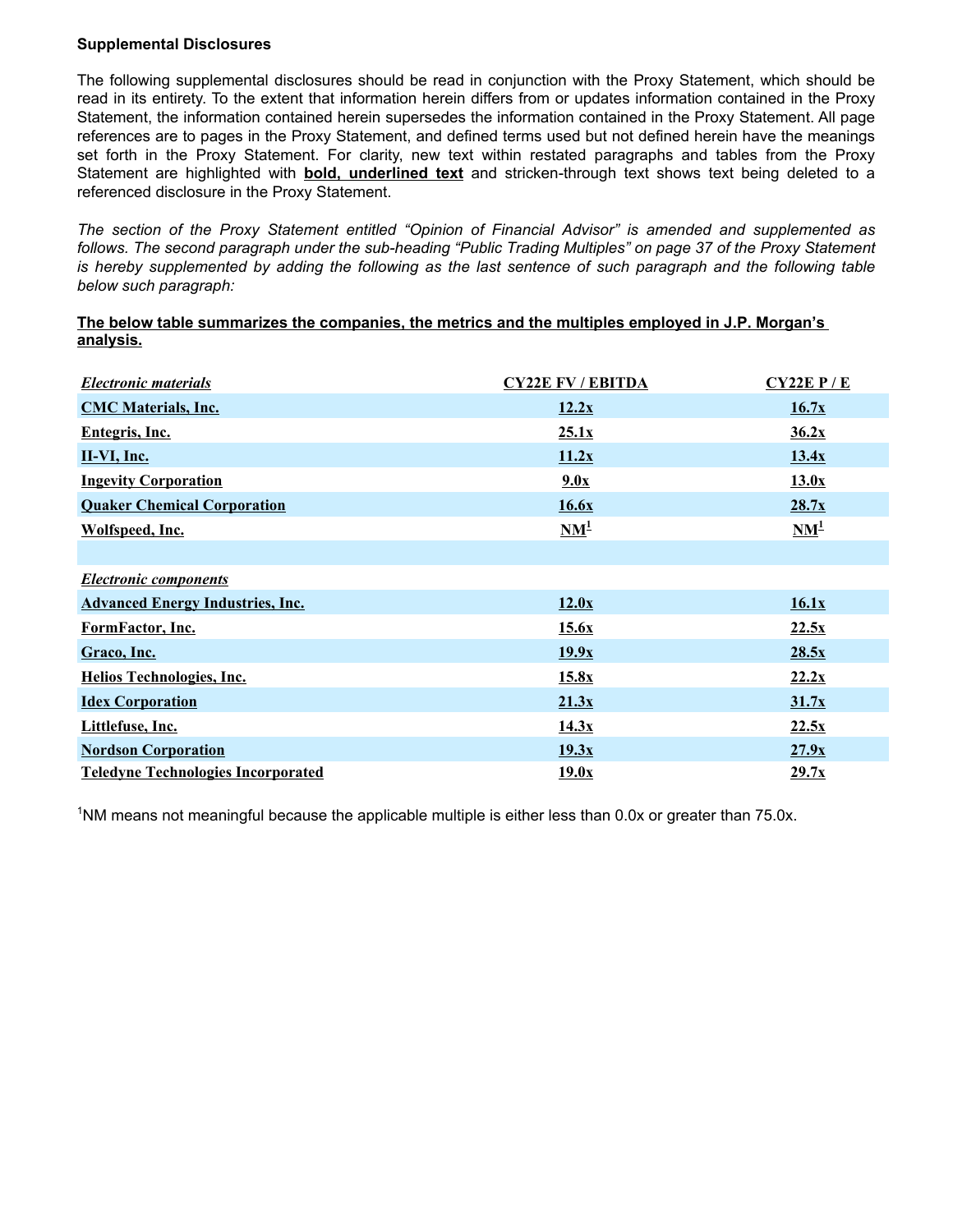*The table following the first paragraph under the sub-heading "Selected Transaction Analysis" on pages 37 and 38 of the Proxy Statement is hereby supplemented by amending and restating the table on such pages as follows:* 

| <b>Announcement Date</b> | Acquiror                           | <b>Target</b>                   | <b>FV / LTM EBITDA</b> |
|--------------------------|------------------------------------|---------------------------------|------------------------|
| September 2021           | <b>Materion Corporation</b>        | <b>HCS-Electronic Materials</b> | 13.0x                  |
| <b>July 2021</b>         | MKS Instruments, Inc.              | <b>Atotech Limited</b>          | 19.2x                  |
| June 2021                | Element Solutions, Inc.            | Coventya Holding SAS            | 14.0x                  |
| March 2021               | DuPont de Nemours, Inc.            | Laird Performance Materials     | 15.0x                  |
| April 2019               | Parker Hannifin Corporation        | <b>LORD</b> Corporation         | 16.6x                  |
| April 2019               | Merck KGaA                         | Versum Materials, Inc.          | 14.4x                  |
| August 2018              | Cabot Microelectronics Corporation | KMG Chemicals, Inc.             | 13.2x                  |
| <b>July 2018</b>         | Goldman Sachs Group, Inc.          | <b>BOYD</b> Corporation         | 12.5x                  |
| June $2018$              | Entegris, Inc.                     | <b>SAES</b> Pure Gas            | 10.8x                  |
| March 2018               | Advent International Corp.         | Laird PLC.                      | 9.8x                   |
| October 2017             | <b>BC</b> Partners                 | CeramTec GmbH                   | 13.3x                  |
| April 2017               | <b>Quaker Chemical Corporation</b> | Houghton International Inc.     | 11.8x                  |
| April 2017               | KMG Chemicals, Inc.                | Flowchem LLC                    | 11.5x                  |

*The first paragraph under the sub-heading "Selected Transaction Analysis" on page 38 of the Proxy Statement is hereby supplemented by amending and restating such paragraph as follows:*

Based on the results of this analysis and other factors J.P. Morgan considered appropriate, J.P. Morgan selected a multiple reference range of 11.0x to 19.5x for LTM FV / EBITDA, and applied this reference range to the LTM EBITDA for the Company as of September 30, 2021, which includes Silicone Engineering, **of \$236 million** as provided by the Company's management in its management projections. This resulted in an implied equity value range of \$139.00 to \$245.00 per share (in each case, rounded to the nearest \$1.00) for the Company, compared to (i) the DuPont offer price of \$277.00 per share, and (ii) the closing price of Company capital stock on October 29, 2021 of \$201.12 per share.

*The paragraph under the sub-heading "Discounted Cash Flow Analysis" on page 38 of the Proxy Statement is hereby supplemented by amending and restating such paragraph as follows:* 

J.P. Morgan conducted a discounted cash flow analysis for the purpose of determining the implied fully diluted equity value per share for the Company's capital stock. J.P. Morgan calculated the unlevered free cash flows that the Company is expected to generate from Q4 2021 through 2026 based upon financial projections prepared by the management of the Company, which are summarized in the section entitled "The Merger—Financial Projections" beginning on page 40 of this proxy statement. J.P. Morgan also calculated a range of terminal asset values of the Company at the end of the six-year period ending in 2026 by applying a perpetual growth rate ranging from 4.0% to 5.0%**, which range J. P. Morgan determined on the basis of its professional judgment and experience, to** of the unlevered free cash flow of the Company during the terminal year of the six year period. The unlevered free cash flows and the range of terminal asset values were then discounted to present values using a range of discount rates from 9.0% to 10.5%, which were chosen by J.P. Morgan based upon an analysis of the weighted average cost of capital of the Company**, taking into account macro-economic assumptions, estimates of risk, the Company's capital structure and other factors that J.P. Morgan deemed appropriate**. The present value of the unlevered free cash flows and the range of terminal asset values were then adjusted for the Company's net cash **(taking into account pension liabilities)** of \$43 million. Based on the results of this analysis, J.P. Morgan arrived at a range of equity values of between \$202.00 and \$330.00 per share (in each case, rounded to the nearest \$1.00) for the Company's capital stock on a stand-alone basis (i.e., without synergies).

*The second paragraph under the sub-heading "Other Information" on page 38 of the Proxy Statement is hereby supplemented by amending and restating such paragraph as follows:* 

*Analyst Price Targets for the Company.* For reference only and not as a component of its fairness analyses, J.P. Morgan reviewed certain publicly available equity research analyst share price targets adjusted to present value assuming a cost of equity of 10.5% for Company capital stock **using a discount rate of 10.5%, which was chosen by J.P. Morgan based upon an analysis of the cost of equity of the Company,** and noted that the range of such price targets, rounded to the nearest \$1.00, was \$204.00 to \$253.00 per share of Company capital stock, in each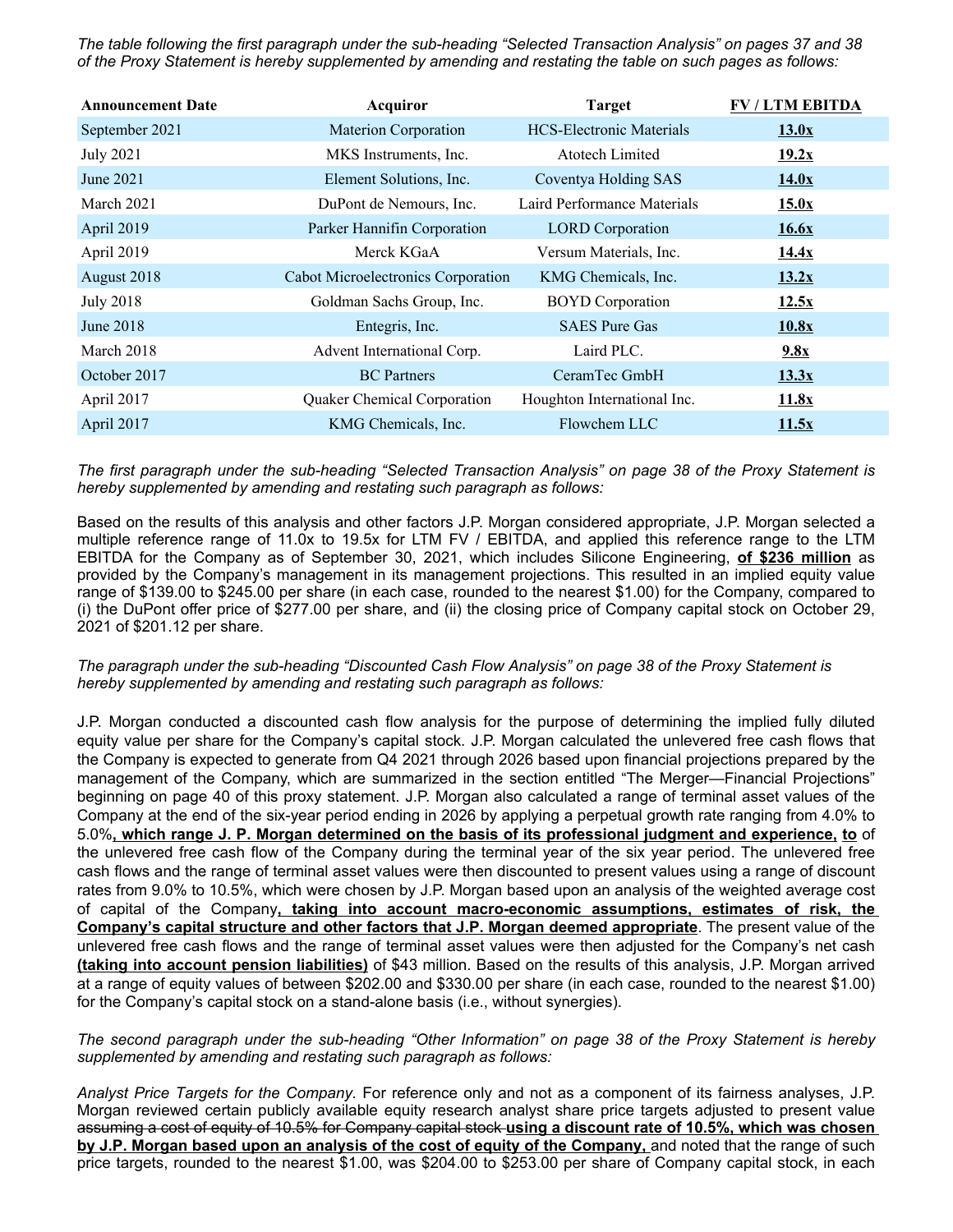case, as compared to (i) the DuPont offer price of \$277.00 per share, and (ii) the closing price of Company capital stock on October 29, 2021 of \$201.12 per share.

*The section of the Proxy Statement entitled "Financial Projections" is amended and supplemented as follows:*

| (US\$ in millions)                                | 2021E  | 2022E         | 2023E   | 2024E          | 2025E   | 2026E        |
|---------------------------------------------------|--------|---------------|---------|----------------|---------|--------------|
| <b>Total Revenue</b>                              | \$943  | \$1,105       | \$1,289 | \$1,497        | \$1,695 | \$1,969      |
| Adjusted Net Income <sup>(1)</sup>                | \$129  | <b>\$166</b>  | \$201   | <u>\$243</u>   | \$289   | <u>\$357</u> |
| <b>Adjusted Earnings Per Share</b> <sup>(2)</sup> | \$6.81 | <u>\$8.62</u> | \$10.21 | <b>\$12.10</b> | \$14.13 | \$17.12      |
| Adjusted $EBITDA(3)$                              | \$220  | \$279         | \$342   | \$409          | \$481   | \$579        |
| Free Cash Flow <sup>(4)</sup>                     | \$148  | \$121         | \$174   | \$278          | \$381   | \$479        |

**1. "Adjusted Net Income", a non-GAAP financial measure, is defined as net income excluding restructuring, severance, impairment and other related costs, acquisition and related integration costs, pension settlement charges, asbestos-related charges, environmental accrual adjustments, amortization of acquisition intangible assets, gains or losses on the sale or disposal of property, plant and equipment, UTIS fire charges, and the related income tax effect on these items.**

- **2. "Adjusted Earnings Per Share", a non-GAAP financial measure, is defined as Adjusted Net Income per diluted share divided by adjusted weighted average shares outstanding - diluted. The estimated Adjusted Earnings Per Share forecast for the Company for fiscal year 2022 set forth in this table is the same as the estimated earnings per share amount for the Company for fiscal year 2022 referred to in the section entitled "Opinion of Financial Advisor" beginning on page 35 of this proxy statement.**
- **3.** "Adjusted EBITDA", **a non-GAAP financial measure**, is defined as **net income** earnings before interest, provision for income taxes, and depreciated and amortization expense ("EBITDA"), adjusted to exclude stock-based compensation, restructuring, severance, impairment **and other related costs**, and acquisition and related integration costs, **asbestosrelated charges, environmental accrual adjustments, gains or losses on the sale or disposal of property, plant and equipment, UTIS fire charges and pension settlement charges. The adjusted EBITDA forecast for the Company for fiscal year 2022 set forth in this table is the same as the estimated EBITDA amount for the Company for fiscal year 2022 referred to in the section entitled "Opinion of Financial Advisor" beginning on page 35 of this proxy statement.**
- **4.** "Free Cash Flow" is defined as EBITDA less capital expenditures.

The Company approved the following free cash flow projections for use by J.P. Morgan in connection with its financial analysis and opinion, which were calculated as set forth below.

| (US\$ in Millions         | 2021E | 2022E   | 2023E | 2024E | 2025E | 2026E |
|---------------------------|-------|---------|-------|-------|-------|-------|
| Unlevered Free Cash Flows | \$59  | ت کا 10 | \$47  |       | \$219 | \$217 |

Unlevered free cash flow is defined on an annual basis as adjusted earnings before interest and taxes (Adj. EBIT), less taxes, plus depreciation and amortization, less capital expenditures, less stock-based compensation expense (net of tax), and less the increase in net working capital.

*The section of the Proxy Statement entitled "Interests of Certain Persons in the Merger" is amended and supplemented by amending and restating the first paragraph in such section as follows:*

In considering the recommendation of the Board with respect to the Merger Agreement, you should be aware that the Company's directors and executive officers have interests in the merger that may be different from, or in addition to, the interests of our shareholders generally, as more fully described below. The Board was aware of these interests and considered them, among other matters, in reaching the determination that the Merger Agreement and the merger are in the best interests of the Company and its shareholders and in making their recommendations regarding approval of the Merger Agreement as described in the section entitled "The Merger—Reasons for the Merger; Recommendation of the Board of Directors" beginning on page 31. **Except as set forth below in this "Interests of Certain Persons in the Merger" section, none of the directors or executive officers of the Company is receiving any other compensation in connection with the Merger. In addition, there were no agreements, arrangements or understandings at any time prior to the execution of the Merger Agreement between any director or executive officer of the Company and Parent regarding employment with Parent following consummation of the Merger.**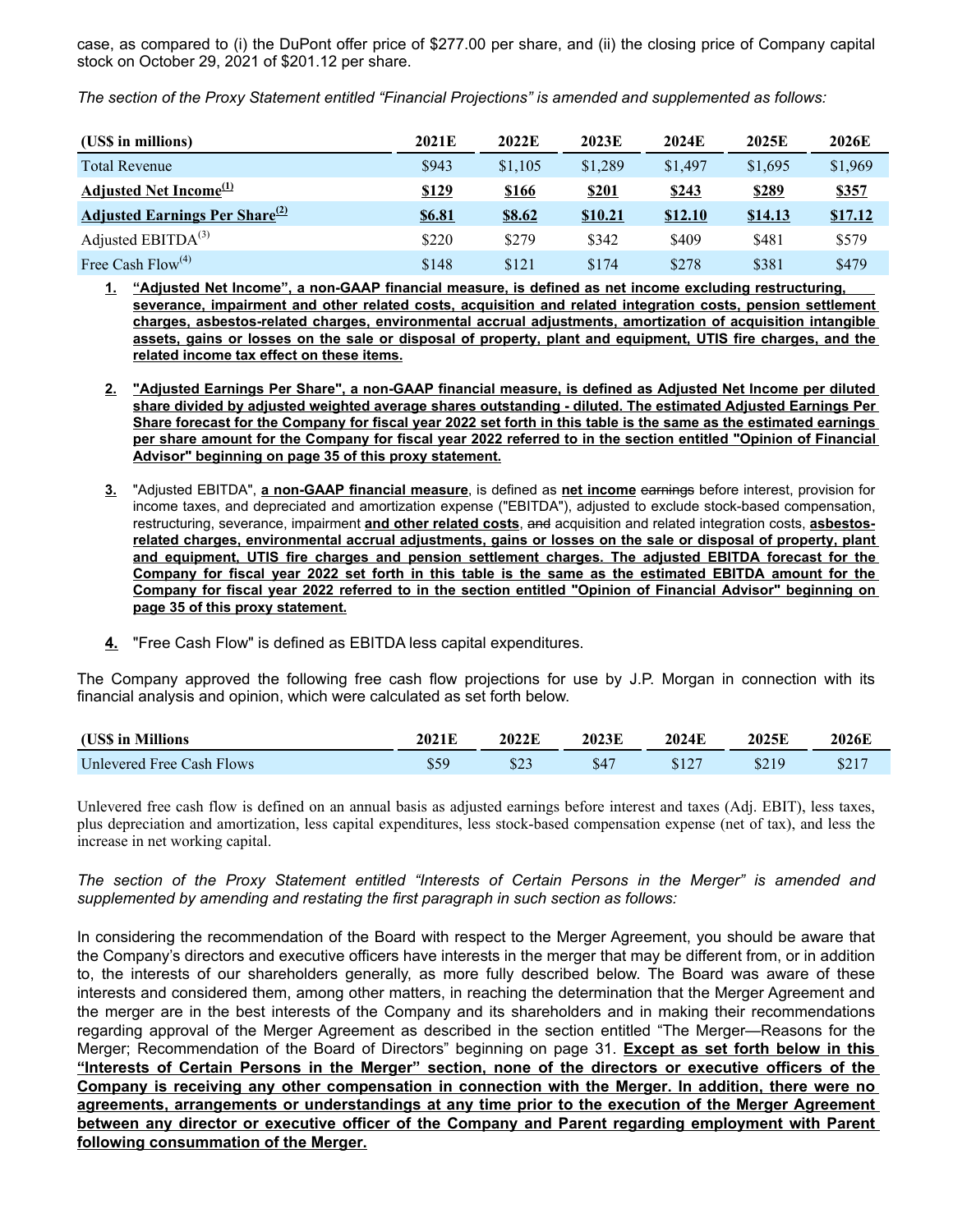#### **Additional Information and Where to Find It**

This communication does not constitute a solicitation of any proxy, vote or approval. Rogers intends to file with the Securities and Exchange Commission ("SEC") and mail to its shareholders a definitive proxy statement in connection with the proposed transaction with DuPont. ROGERS' SHAREHOLDERS ARE URGED TO READ CAREFULLY AND IN THEIR ENTIRETY THE PROXY STATEMENT AND ANY OTHER RELEVANT DOCUMENTS THAT ARE FILED WITH THE SEC WHEN THEY BECOME AVAILABLE BECAUSE THEY WILL CONTAIN IMPORTANT INFORMATION ABOUT ROGERS AND THE PROPOSED MERGER. Investors and shareholders may obtain a free copy of the proxy statement and other documents filed with the SEC (when they became available) from the SEC's website at www.sec.gov or by accessing the Rogers' website at https://rogerscorp.com/investors.

#### **Certain Information Concerning Participants**

Rogers and its directors and executive officers may be deemed to be participants in the solicitation of proxies from Rogers' shareholders with respect to the proposed merger. Information about Rogers' directors and executive officers is set forth in Rogers' definitive proxy statement for its 2021 Annual Meeting of Shareholders, which was filed with the SEC on March 26, 2021, its Annual Report on Form 10-K for the fiscal year ended December 31, 2020, which was filed with the SEC on February 19, 2021, and the Current Report on Form 8-K filed with the SEC on December 2, 2021. These documents may be obtained as indicated above. Investors and shareholders may obtain more detailed information regarding the direct and indirect interests of Rogers and its respective directors and executive officers in the proposed transaction by reading the definitive proxy statement by reading the definitive proxy statement for the Special Meeting of Shareholders concerning the proposed merger, which was filed with the SEC on December 16, 2021.

#### **Safe Harbor Statement**

Statements included in this report that are not a description of historical facts are forward-looking statements. Words or phrases such as "believe," "may," "could," "will," "estimate," "continue," "anticipate," "intend," "seek," "plan," "expect," "should," "would" or similar expressions are intended to identify forward-looking statements, and are based on Rogers' current beliefs and expectations. This report contains forward-looking statements, which concern the planned acquisition of Rogers by DuPont, our plans, objectives, outlook, goals, strategies, future events, future net sales or performance, capital expenditures, future restructuring, plans or intentions relating to expansions, business trends and other information that is not historical information. All forward-looking statements are based upon information available to us on the date of this report and are subject to risks, uncertainties and other factors, many of which are outside of our control, which could cause actual results to differ materially from those indicated by the forward-looking statements. Rogers' actual future results may differ materially from Rogers' current expectations due to the risks and uncertainties inherent in its business and risks relating to the Merger. These risks include, but are not limited to: uncertainties as to the timing and structure of the Merger; the possibility that various closing conditions for the transaction may not be satisfied or waived, including that a governmental entity may prohibit, delay or refuse to grant approval for the consummation of the Merger; the risk that management's time and attention is diverted on transaction related issues; the risk that Rogers is unable to retain key personnel; the risk that the business of Rogers may suffer as a result of potential adverse changes to relationships with employees, customers, vendors and other business partners; the risk that shareholder litigation in connection with the Merger may result in significant costs of defense, indemnification and liability. Other risks and uncertainties that could cause such results to differ include: the duration and impacts of the novel coronavirus global pandemic and efforts to contain its transmission and distribute vaccines, including the effect of these factors on our business, suppliers, customers, end users and economic conditions generally; failure to capitalize on, volatility within, or other adverse changes with respect to the Company's growth drivers, including advanced mobility and advanced connectivity, such as delays in adoption or implementation of new technologies; uncertain business, economic and political conditions in the United States (U.S.) and abroad, particularly in China, South Korea, Germany, Hungary and Belgium, where we maintain significant manufacturing, sales or administrative operations; the trade policy dynamics between the U.S. and China reflected in trade agreement negotiations and the imposition of tariffs and other trade restrictions, including trade restrictions on Huawei Technologies Co., Ltd. (Huawei); fluctuations in foreign currency exchange rates; our ability to develop innovative products and the extent to which our products are incorporated into end-user products and systems and the extent to which end-user products and systems incorporating our products achieve commercial success; the ability and willingness of our sole or limited source suppliers to deliver certain key raw materials, including commodities, to us in a timely and cost-effective manner; intense global competition affecting both our existing products and products currently under development; business interruptions due to catastrophes or other similar events, such as natural disasters, war, terrorism or public health crises; failure to realize, or delays in the realization of anticipated benefits of acquisitions and divestitures due to, among other things, the existence of unknown liabilities or difficulty integrating acquired businesses; our ability to attract and retain management and skilled technical personnel; our ability to protect our proprietary technology from infringement by third parties and/or allegations that our technology infringes third party rights; changes in effective tax rates or tax laws and regulations in the jurisdictions in which we operate; failure to comply with financial and restrictive covenants in our credit